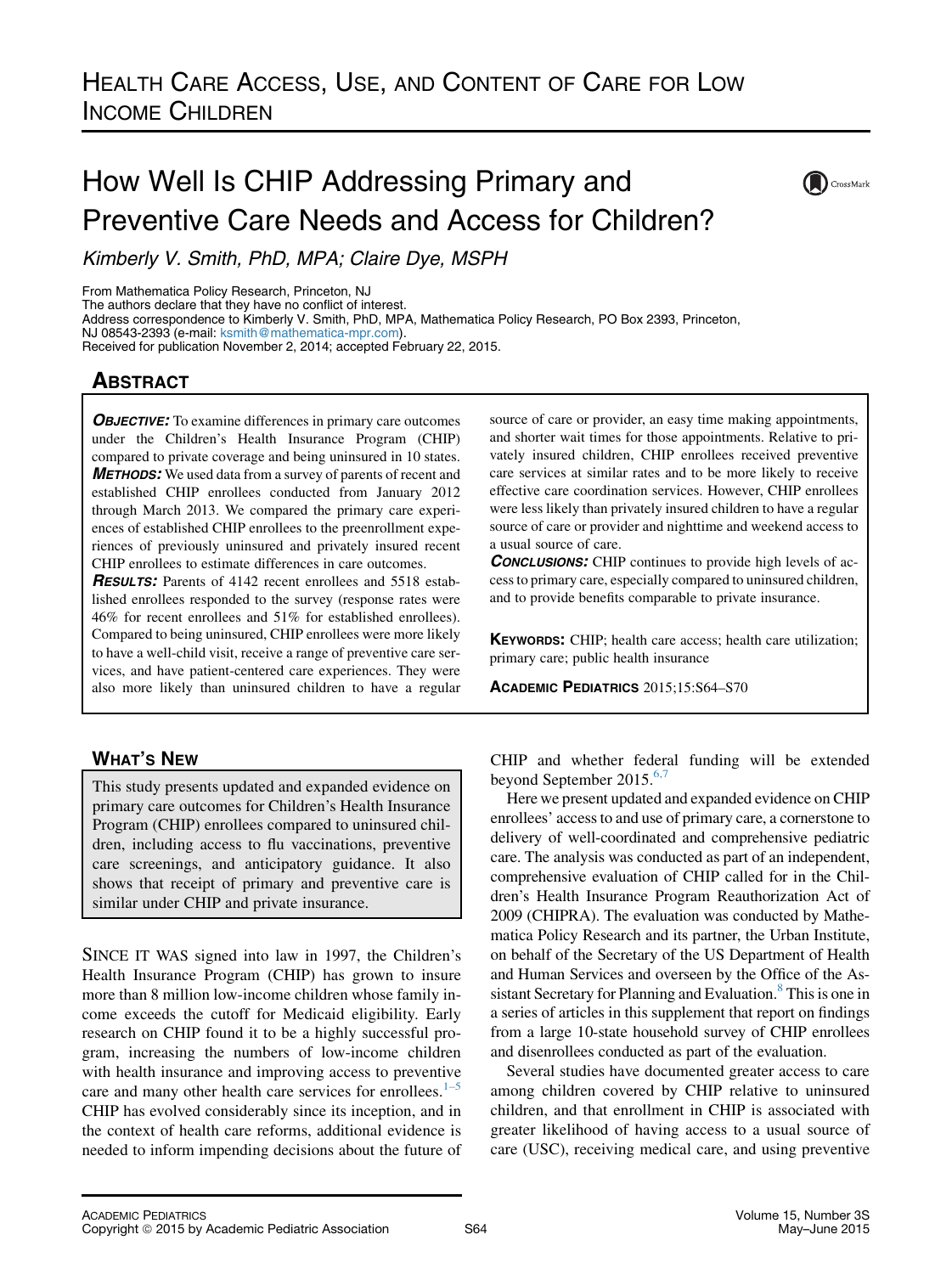ACADEMIC PEDIATRICS SERVICES AND PRIMARY AND PREVENTIVE CARE NEEDS AND ACCESS S65

care services. $1-5.9$  We expanded on previous studies by examining a broad range of primary care outcomes, including access to a regular source of care, receipt of a well-child checkup, preventive care screenings and counseling, and the patient-centeredness of care received. We also compared primary care experiences of CHIP enrollees to the experiences of both uninsured and privately insured children.

We first present descriptive findings on the extent to which CHIP is meeting children's primary and preventive health care needs. We then estimate differences in primary care access and experiences among established CHIP enrollees compared to privately insured and uninsured children.

# **METHODS**

### **DATA**

The data for this study were drawn from a telephonebased survey of parents of 12,197 CHIP enrollees and disenrollees in 10 states fielded by Mathematica Policy Research from January 2012 through March 2013 as part of the CHIPRA-mandated evaluation of CHIP. The states included were Alabama, California, Florida, Louisiana, Michigan, New York, Ohio, Texas, Utah, and Virginia. These states were selected because they utilize diverse approaches to providing health insurance coverage for children, represent various geographic areas (including a mix of more rural and more urban states and a variety of races/ethnicities), and each contains a significant portion of uninsured children. In 2012, CHIP enrollees in these states represented approximately 57% of CHIP enrollees nationally. $10$ 

We used state eligibility and enrollment files to construct the sample frame for each state and randomly selected children (18 years or younger) in 3 strata in each state: 1) established enrollees (children who had been enrolled in CHIP for 12 or more consecutive months at the time of sampling), 2) recent enrollees (children who had been enrolled in CHIP for exactly 3 consecutive months, preceded by a gap in public coverage of at least 2 months, at the time of sampling), and 3) recent disenrollees (children who were disenrolled from the program for exactly 2 months, at the time of sampling, and who were previously enrolled for at least 3 months before the month of disenrollment).

Recent CHIP enrollees who transferred from Medicaid or who returned to CHIP after a short gap in public insurance coverage (3 months or less) were excluded from the sampling frame for 2 reasons. First, parents of such CHIP enrollees are often unaware of these coverage transitions and therefore are not able to reliably describe health care experiences before their (re)enrollment in CHIP. Second, because their coverage history reflects a period of public coverage, these children do not represent a useful comparison group for assessing how CHIP differs from private or no insurance coverage.

The final survey data included responses from parents of 5518 established enrollees, 4142 recent enrollees, and 2537 disenrollees. The overall survey response rate was 51% for established enrollees, 46% for recent enrollees,

and 43% for recent disenrollees. The survey included a wide range of questions related to the sampled child's current and prior health insurance, health status and needs, and health care use and experiences, many of which were adapted from other large surveys relevant to children's health. Additional details on the survey, including the ques-tionnaire, are available elsewhere.<sup>[11](#page-5-0)</sup> The study was reviewed and approved by the New England Institutional Review board (NEIRB 12-200).

# **STUDY DESIGN**

We compared the experiences of established enrollees who had been on the program for at least 1 year to the preenrollment experiences of recent CHIP enrollees. Established enrollees were asked about their experiences during the last 12 months of enrollment, while recent enrollees were asked about their experiences during the 12 months before their enrollment in CHIP. We focused our analyses on comparisons between established enrollees and 2 subgroups of recent enrollees: first, recent enrollees who were uninsured for 5 to 12 months before enrollment, and second, recent enrollees who were privately insured for 12 months before enrollment. We used previously uninsured children to compare CHIP to being uninsured and children previously insured by a private plan to compare outcomes under CHIP to those under private coverage.

#### INDEPENDENT VARIABLES

Our key explanatory variable was the insurance status of enrollees during the 12-month recall period. We also included potentially confounding variables, including child's gender, age, and race/ethnicity; primary language and number of children in the household; parents' highest education level, employment status, and citizenship; and geographical location at the time of sampling (through a series of state–region dummies).

## DEPENDENT VARIABLES

We examined outcome measures capturing 3 different aspects of children's primary medical care experiences. All measures are based on parent reports of care experiences over the 12-month reference period and dichotomized.

Access to primary care services.—Measures include presence of a USC or personal doctor or nurse; ease of getting appointments with a medical provider; typical wait time for care of less than 30 minutes; and accessibility of a provider at a USC at night and on weekends.

Receipt and content of care.—Measures include receipt of any preventive care or well-child checkup; a flu vaccination; key health screenings (height and weight measurement, vision screening, and developmental screening); and anticipatory guidance on key topics, including injury prevention, eating habits, exercise habits, and risks of secondary smoke. The developmental screening indicator was based on 3 measures in the 2007 National Survey of Children's Health (NSCH) designed to capture the use of standardized parent-completed screening tools recommended by the American Academy of Pediatrics.<sup>[12,13](#page-5-0)</sup>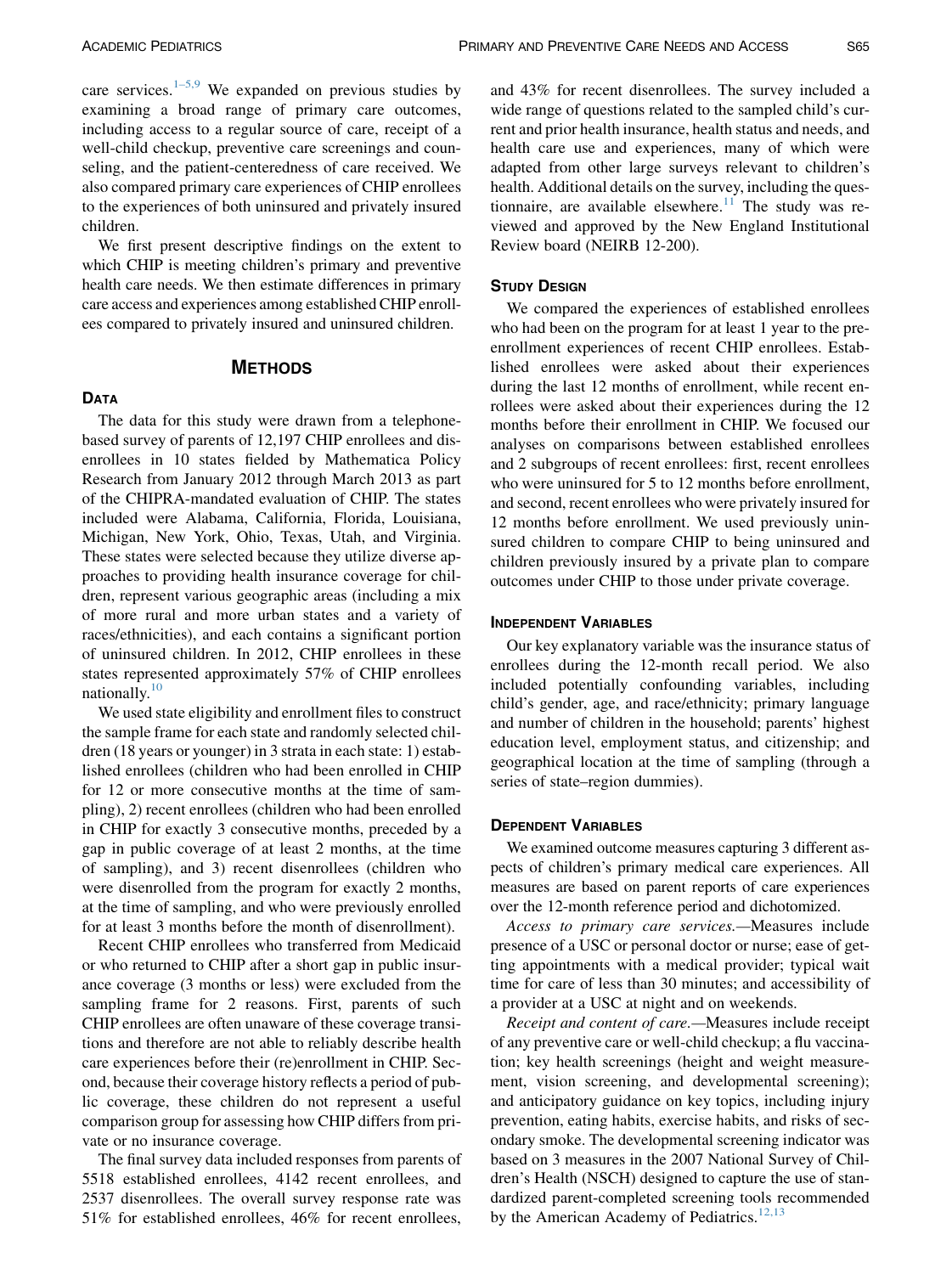Patient-centeredness of health care.—Measures include commonly used composite measures of whether the child obtained referrals when needed, received effective care coordination, and received family-centered care, based on survey items consistent with those contained in the 2011 NSCH.[13,14](#page-5-0)

#### STATISTICAL ANALYSIS

We used binary dependent variables and estimated linear probability models to generate regression-adjusted differences between established CHIP enrollees and recent enrollees who were previously uninsured and who were previously covered by private insurance. We also conducted a number of sensitivity analyses to address possible unobserved differences between recent and established enrollees. We considered different subsets of established enrollees who were more likely to have been uninsured or privately insured before entering the program. We also considered various subgroups of recent enrollees based on their reasons for enrolling and past service use in case their use of health care services during the year before enrollment was atypically high or low. Finally, we tested the sensitivity of our results to including different geographic control variables in the model, which address possible confounding due to differences in local health care markets. The results presented here are robust to these alternative specifications. All analyses used survey weights generated to account for the complex, multistage sampling design of the survey and nonresponse bias.<sup>[11](#page-5-0)</sup>

#### RESULTS

## CHARACTERISTICS OF ESTABLISHED AND RECENT CHIP **ENROLLEES**

The established CHIP enrollees in the 10 survey states represented a diverse population of children primarily living in low-income households with working parents (Online Appendix Table 1). Over half of enrollees (53%) were Hispanic, reflecting the large Hispanic populations in several large sample states. A majority of enrollees lived in households with incomes less than 150% of the federal poverty level (60%) and with at least 1 working parent (88%). CHIP enrollees were largely healthy, but over one-fourth had at least 1 special health care need, and 7% of enrollees had fair or poor parent-reported overall health. The sociodemographic and health characteristics of established CHIP enrollees varied significantly across the 10 states in this study. For example, 74% of established CHIP enrollees in California were Hispanic compared to 5% in Alabama, and 16% of enrollees in Alabama lived in rural areas compared to 1% or less in California and Florida (Online Appendix Table 2). And 42% of established enrollees in Ohio had special health care needs compared to 19% of enrollees in California (Online Appendix Table 2).

Compared to established CHIP enrollees, previously uninsured recent enrollees tended to be younger and have lower income, and were more likely to be Hispanic (Online Appendix Table 1). Compared to established enrollees,

recent CHIP enrollees coming from private insurance tended to be younger, to be in better health, and to have more educated parents and higher incomes; they were also more likely to be non-Hispanic white and have parents who are US citizens. Our models controlled for these potentially confounding differences between the study groups.

# PRIMARY CARE OUTCOMES AMONG ESTABLISHED CHIP **ENROLLEES**

Most CHIP enrollees (88%) had access to a regular source of care or provider [\(Table\)](#page-3-0). Over 80% of CHIP enrollees' parents reported that it was usually or always easy to get their child an appointment with a medical provider. After arriving for an appointment, over half (56%) of CHIP enrollees waited for care for less than 30 minutes. However, accessibility to providers outside of office hours at enrollees' USC was more limited. Among CHIP enrollees with a USC over the last 12 months, only 28% had a USC with nighttime or weekend hours, with most enrollees' parents reporting that they were not able reach a provider at the USC outside of regular office hours (63%).

Four of 5 CHIP enrollees had had a well-child visit in the prior 12 months [\(Table\)](#page-3-0). However, the proportions of CHIP enrollees who received immunizations and health screenings during primary care visits in the past year were lower. Roughly half (48%) of CHIP enrollees had received a flu vaccination. Rates for receipt of key health screenings varied considerably—92% of CHIP enrollees had their height and weight measured and 60% received a vision screening, but only 30% of parents with children under age 6 had completed a comprehensive developmental screening questionnaire. Rates of receipt of anticipatory guidance on key health-related topics also varied—roughly 60% of CHIP enrollees' parents recalled discussing the risks of secondary smoke and the child's eating and exercise habits with a provider, but only 42% recalled discussions on how to avoid child injuries.

Parents of CHIP enrollees reported positive care experiences with their child's providers at high rates on some, but not all, of these aspects of primary care delivery ([Table\)](#page-3-0). The majority of parents (74%) reported not having a problem getting referrals when needed and receiving effective care coordination across a number of care coordination elements (68%). A relatively high proportion of CHIP enrollees' parents also reported having positive, family-centered care interactions with their child's provider across the various dimensions of this care component. Specifically, approximately 65% to 80% reported that the provider usually spent enough time with the child, always listened carefully, was sensitive to family values/customs, provided needed information, and made the family feel like a partner (data not shown).<sup>[15](#page-5-0)</sup> However, only 47% of parents reported positive care experiences on all of these dimensions of family-centered care.

Within these overall findings, there were differences in primary care access and experiences across some subgroups of CHIP enrollees (data not shown).<sup>15</sup> Relative to white enrollees, black and Hispanic enrollees were less likely to have a regular source of care or provider and (among those who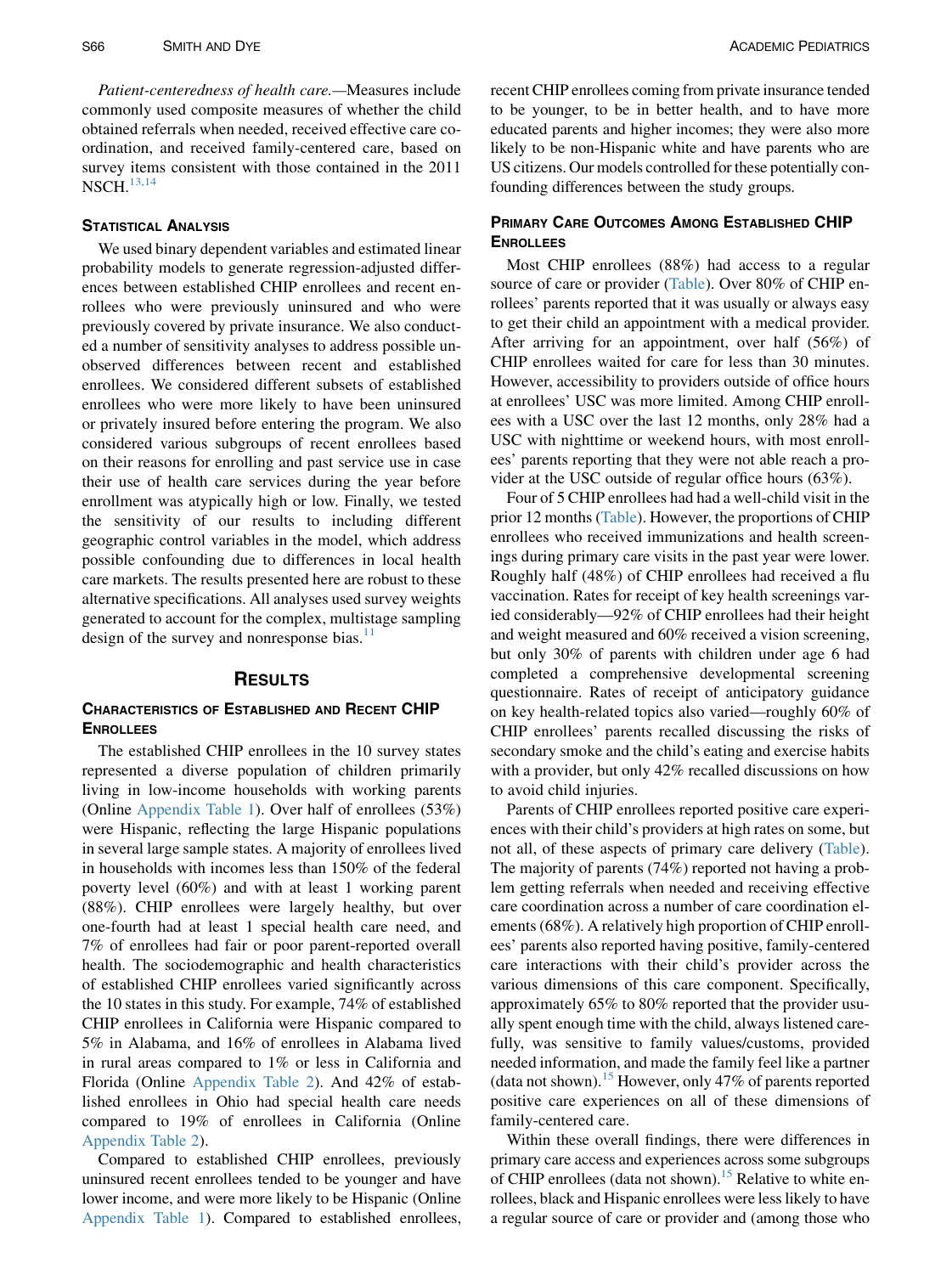#### <span id="page-3-0"></span>Table. Parental Reports of Primary Care Access, Use, and Patient Experiences of Children Enrolled in CHIP Compared to Uninsured and Privately Insurance 2012 (10-State Pooled)

|                                            | Weighted Percentage or Percentage Point Difference (SE)               |                                                                                      |                                                                                     |
|--------------------------------------------|-----------------------------------------------------------------------|--------------------------------------------------------------------------------------|-------------------------------------------------------------------------------------|
|                                            |                                                                       | Percentage Point Difference Between CHIP and<br>Other Coverage (Regression Adjusted) |                                                                                     |
| Characteristic                             | Percentage of CHIP Enrollees<br>in 10 States, Unadjusted <sup>+</sup> | <b>CHIP Enrolled Versus Uninsured</b><br>Before Enrollment <sup>+§</sup>             | <b>CHIP Enrolled Versus</b><br><b>Privately Insured Before</b><br><b>Enrollment</b> |
| Access to primary care                     |                                                                       |                                                                                      |                                                                                     |
| Had USC or personal doctor/nurse           | 87.8 (0.6)                                                            | $9.5(2.2)$ *                                                                         | $-7.4(1.4)$ *                                                                       |
| Usually or always easy to get appointments | 82.6(0.7)                                                             | $17.7(2.6)$ *                                                                        | 1.7(2.1)                                                                            |
| Wait time for care less than 30 min        | 56.0(1.0)                                                             | $9.4(2.8)$ *                                                                         | $-1.3(2.7)$                                                                         |
| USC has night or weekend office hours      | 27.8(0.9)                                                             | 1.5(2.4)                                                                             | $-13.0(3.0)^{*}$                                                                    |
| Could reach doctor after hours             | 37.0(1.0)                                                             | 3.0(2.6)                                                                             | $-23.4(3.1)$ *                                                                      |
| Receipt of preventive care services        |                                                                       |                                                                                      |                                                                                     |
| Any preventive care or checkup visit       | 79.7 (0.8)                                                            | $25.3(2.5)$ *                                                                        | 0.6(2.2)                                                                            |
| Received flu vaccination                   | 48.4(1.0)                                                             | $11.7(2.6)$ *                                                                        | $-8.9(2.9)$ *                                                                       |
| Had vision screening in last 12 mo         | 59.7 (0.9)                                                            | $9.2(2.6)$ *                                                                         | 2.2(2.8)                                                                            |
| Received developmental screening#          | 30.2(2.6)                                                             | 2.3(6.6)                                                                             | 3.7(5.6)                                                                            |
| Had height/weight measured                 | 91.9(0.5)                                                             | $17.6(2.3)$ *                                                                        | $-1.5(1.5)$                                                                         |
| Received anticipatory guidance on:         |                                                                       |                                                                                      |                                                                                     |
| How to avoid injury                        | 41.6(0.9)                                                             | $14.8(2.3)$ *                                                                        | $-0.9(2.9)$                                                                         |
| Child's eating habits                      | 58.2(0.9)                                                             | 16.1 $(2.4)^*$                                                                       | $-2.9(2.8)$                                                                         |
| Child's exercise habits                    | 58.7 (0.9)                                                            | $18.9(2.5)$ *                                                                        | $-2.0(2.8)$                                                                         |
| Risks of secondary smoke                   | 61.6(0.9)                                                             | 14.7 $(2.6)^*$                                                                       | 4.8(2.8)                                                                            |
| Patient centeredness of health care        |                                                                       |                                                                                      |                                                                                     |
| Obtained referrals when needed             | 73.8 (1.8)                                                            | $37.5(6.1)$ *                                                                        | 0.1(5.6)                                                                            |
| Received effective care coordination       | 68.5(1.0)                                                             | $22.8(4.1)$ *                                                                        | $9.2~(3.4)$ *                                                                       |
| Received family-centered care              | 46.6(1.0)                                                             | $11.8(2.9)$ *                                                                        | $-4.8(3.0)$                                                                         |
| Meet criteria for having a medical home    | 25.9(0.8)                                                             | $6.2 (2.2)^*$                                                                        | $-5.4(2.7)$ **                                                                      |

CHIP indicates Children's Health Insurance Program; USC, usual source of care.

 $*P < .01$ .

 $*$   $*$   $P$   $<$  .05.

 $\dagger$ Continuously enrolled in CHIP for  $\geq$  12 months at time of survey.

‡Uninsured for 5 to 12 months in the year before CHIP enrollment and enrolled in CHIP for 3 consecutive months at time of survey. §Regression adjusted for child's age, gender, and race/ethnicity; parent or guardian's highest level of education, employment status, and US citizenship status; primary language and number of children in the household; and geographical region at the time of sampling. These columns reflect the regression-adjusted difference in the outcome for established enrollees versus recent enrollees who were uninsured 5 to 12 months during the year before CHIP enrollment or recent enrollees who had private insurance for the entire year before CHIP enrollment.

Privately insured for 12 months in the year before CHIP enrollment and enrolled in CHIP for 3 consecutive months at time of survey.

{Ages 18 months and older to ensure eligibility for flu immunization over full 12-month recall period.

#Ages 12 months to 5 years.

had a USC) were more likely to have difficulty reaching providers at their USC outside of business hours; they also tended to experience greater wait times for care. In contrast, there were few significant differences across racial and ethnic subgroups in receipt and content of primary and preventive care, with 2 exceptions. Black and Hispanic enrollees were more likely to have received a flu vaccination and anticipatory guidance on all 4 topics examined. However, parents of black and Hispanic enrollees were less likely to report positive family-centered care experiences. Where there were differences in primary care outcomes between whites and Hispanics, the differences tended to be larger for Hispanics whose primary language was Spanish. On most measures, differences between whites and Spanishspeaking Hispanics were also greater than between whites and non-Hispanic blacks.

CHIP enrollees whose parents had more education tended to have higher rates of access to and use of primary care services. Enrollees whose parents had some college education fared significantly better than enrollees whose

parents had not completed high school on all primary care outcomes examined, with the exception of developmental screening for children under age 6, anticipatory guidance, and obtaining referrals when needed. Parental education did not appear to be significantly associated with receipt of these preventive services.

Finally, CHIP enrollees with at least 1 special health care need and children who had asthma were more likely to have a USC or personal doctor or nurse and a USC with night or weekend hours. Children with a special health care need were also more likely to have had a well-child visit and to have received a flu vaccination and health screenings during primary care visits (with the exception of developmental screening for young children). They were also more likely to have received family-centered care services and to meet the criteria for having a medical home.

#### CHIP COMPARED TO BEING UNINSURED

Compared to being uninsured, children enrolled in CHIP had significantly better access to primary care (Table).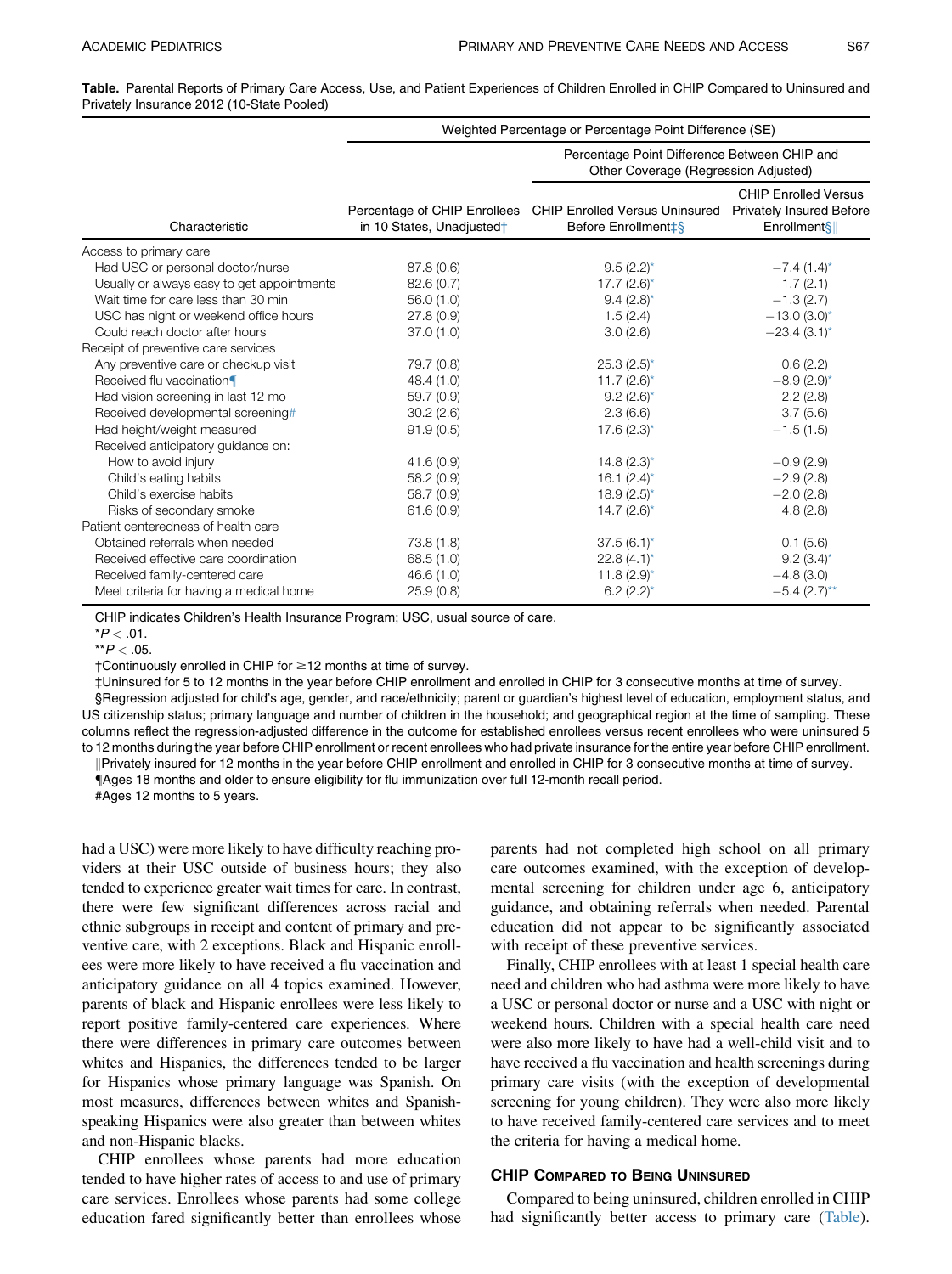CHIP enrollees were more likely to have a regular source of care or provider, to have an easier time obtaining appointments, and to experience shorter wait times than uninsured children. CHIP enrollees were also more likely to receive important preventive care services than uninsured children, including a well-child checkup, flu vaccination, vision screening, and height/weight assessment, as well as anticipatory guidance on key topics (injury prevention, eating and exercise habits, and risk of secondary smoke). Among the measures examined here, the only preventive care service for which CHIP enrollment appeared to make little difference was receipt of a developmental screening for children under age 6.

Established CHIP enrollees were also more likely than uninsured children to receive patient-centered care consistent with medical home principles. Specifically, parents of established enrollees were more likely to have been able to obtain referrals for their child when needed, to receive effective care coordination services, and to have familycentered care interactions. These findings were robust to alternative specifications that account for potential differences between these 2 groups (aside from their health coverage) and generally persisted across the 10 states and demographic subgroups of children.<sup>[15](#page-5-0)</sup>

#### CHIP COMPARED TO PRIVATE INSURANCE

Primary care outcomes for established CHIP enrollees were similar to those of privately insured children, with a few notable exceptions [\(Table](#page-3-0)). Relative to privately insured children, CHIP enrollees were less likely to have a regular source of care or provider and nighttime and weekend access to a USC. However, we found few significant differences in the receipt of preventive care between the 2 groups, and we found positive effects of CHIP enrollment on care coordination. As with the comparisons to uninsured children, these findings were robust to alternative specifications and largely consistent across the 10 states and subgroups of children. $15$ 

# **DISCUSSION**

These findings suggest that CHIP programs continue to provide high levels of access to primary care. Most enrollees have a regular source of care or provider, an easy time making appointments with providers, and received an annual well-child checkup. However, despite high rates of well-child visits, parents of many children covered by CHIP reported that the child had not received flu vaccinations, recommended health and development screenings, and anticipatory guidance on a regular basis. This suggests that having a preventive care visit does not always ensure that children will receive recommended care, a finding re-ported elsewhere, and one that is not unique to CHIP.<sup>[16,17](#page-6-0)</sup> In addition, although most enrollees had a regular source of care or provider, few had access to their USC at nighttime and on weekends.

The majority of CHIP enrollees' parents reported positive care experiences on several components of patientcentered care, including obtaining referral assistance

when needed, effective care coordination, and individual measures of family-centered care (between approximately 65% and 80%; data not shown). These rates are generally consistent with those found for all US children (as well as publicly and privately insured children) in the 2011 NSCH, with one notable exception. Less than half of the parents of enrollees in our sample reported familycentered interactions with their child's provider on all aspects of this care component (compared to 67% for children nationally, 57% for publicly insured children, and 75% for privately insured children in the  $2011$  NSCH).<sup>[13](#page-5-0)</sup>

Consistent with prior research on access under  $CHIP$ ,  $1-5$ we found substantial evidence that CHIP enrollees had better access to health care than uninsured children. CHIP enrollees were much more likely to have a personal doctor or nurse; to have an easy time getting appointments; to receive an annual well-child visit, a flu vaccination, health screenings, and anticipatory guidance; and to obtain referrals and effective care coordination when needed. In contrast, and also generally aligned with prior studies comparing access under public and private coverage,  $9,17$  the comparison of CHIP enrollees with privately insured children suggests that these 2 groups have relatively similar primary care access and experiences, with a few notable exceptions. Children in CHIP were less likely than privately insured children to have a regular source of care or provider and access to after-hours care from a usual source. However, CHIP enrollees were more likely to receive effective care coordination services than privately insured children.

The results of this study should be considered in the context of several strengths and limitations. One advantage of this study is that it explicitly distinguished CHIP enrollees from children with Medicaid coverage, which is often not possible on national surveys and thus can speak to the experiences of children with CHIP rather than children with public coverage more generally. Moreover, the use of preenrollment experiences of recent CHIP enrollees as a comparison helps to control for unobserved factors like motivation or perceived value of the program that might otherwise differ between CHIP enrollees and those with private or no insurance coverage. Despite this advantage, our results should not be interpreted as causal impacts of CHIP on the outcomes of interest. Although we performed several sensitivity analyses and accounted for many observable differences between established and recent enrollees, unmeasured factors that affect both the outcomes of interest and a child's insurance status are likely to remain. Unfortunately, as a result of their limited experience in the program, we could not compare the post-CHIP experience of recent enrollees to their own pre-CHIP experiences to more directly assess the impacts of the program. In addition to these limitations, our assessment of outcomes was dependent on parental report, making them subject to recall and other biases, which may be particularly problematic for recent enrollees who faced a longer recall period. Parent report is the only valid way to assess many experiences with care and has been shown to be reasonably accurate for reports of health care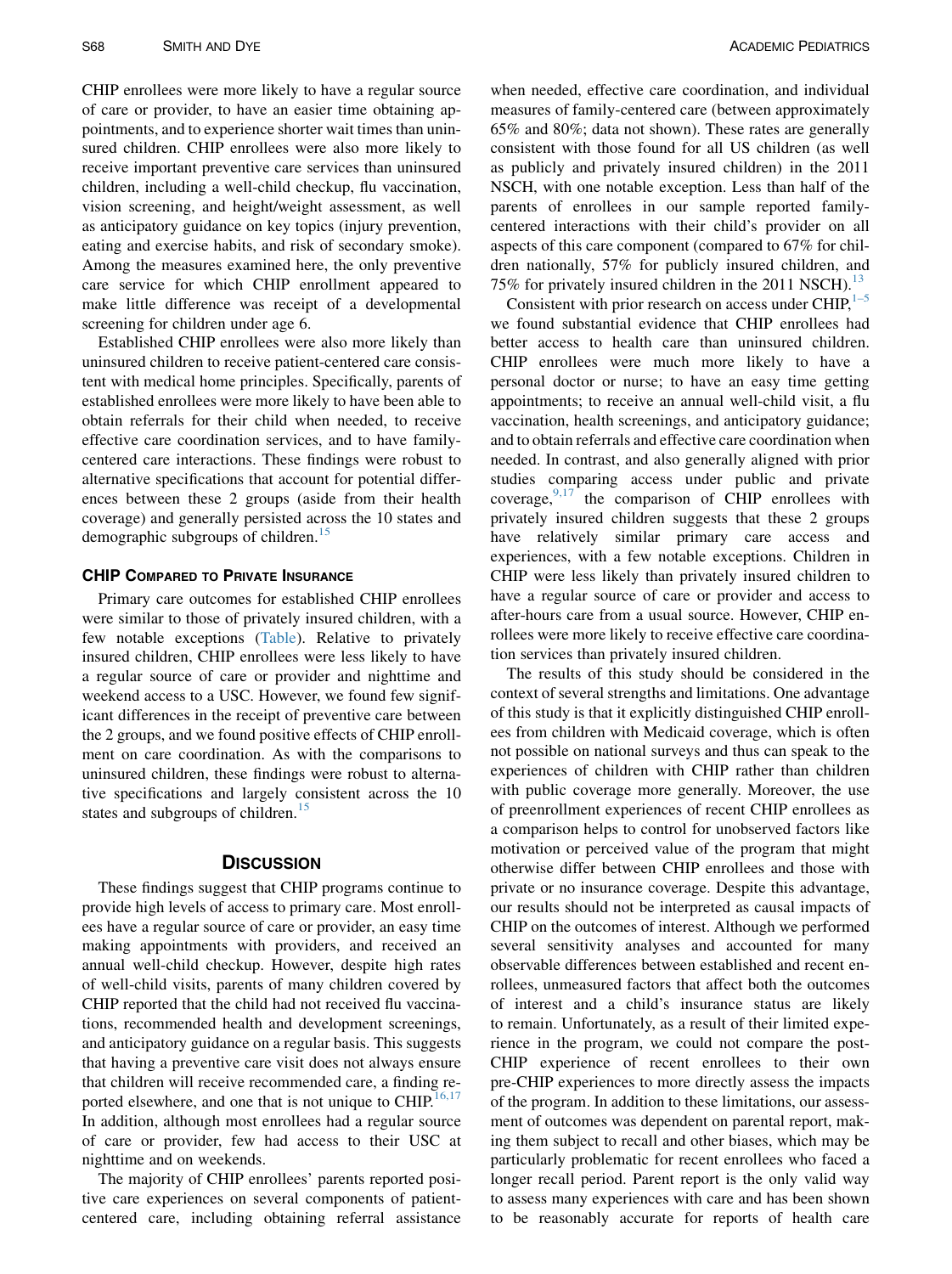<span id="page-5-0"></span>utilization.<sup>[18](#page-6-0)</sup> Finally, the survey only included children from 10 states, potentially limiting the generalizability of the findings to other states. However, the states were chosen to represent a variety of CHIP features, and CHIP enrollees in these states represent over half of CHIP enrollees in the United States.

Taken together, the evidence presented here strongly suggests that CHIP provides better access to primary care than that available to uninsured low-income children. On most measures, CHIP also provides comparable access to that experienced by children with private insurance, but it is important to note that this study compares CHIP to private insurance options available when the survey was conducted in 2012, before Health Insurance Marketplaces (or insurance exchanges) and other reforms were introduced under the Affordable Care Act (ACA). As the future of CHIP is debated, it will be important to consider potential differences in the generosity and affordability of coverage under CHIP compared to new private coverage options under ACA's insurance exchanges, as such plans would be likely coverage alternatives for children in the absence of CHIP.

Research has consistently shown CHIP to be an important source of insurance for low-income children, providing affordable and high levels of access to health care, as well as positive care experiences overall. $1-5,19$  preventive health care in particular is a critical aspect of keeping children healthy, and this study confirms that CHIP generally provides excellent access to primary and preventive care services. Importantly, however, our results also suggest areas for improvement under both CHIP and private insurance. Access to after-hours and weekend care continues to be relatively limited under CHIP, an issue that has also been highlighted for children enrolled in Medicaid.<sup>17</sup> Across both types of insurance, our findings indicate that many children are not receiving recommended preventive care services on a regular basis (including flu vaccinations, some health-related screenings, and anticipatory guidance) despite high rates of annual preventive care visits. In addition, a significant share of parents of children covered by both CHIP and private insurance reported that their experiences with the child's provider were not fully aligned with family-centered care principles.

Fortunately, implementation of CHIPRA and ACA have offered the CHIP and Medicaid programs unique opportunities to better measure, monitor, and improve quality of care, including the adoption of a core set of children's health care quality measures.<sup>[20](#page-6-0)</sup> These and other efforts are helping to build a strong foundation for children's health care quality improvement, and it will be critical to continue and expand upon these efforts regardless of the outcome of the debate over CHIP.

#### ACKNOWLEDGMENTS

This research was supported by the US Department of Health and Human Services, Office of the Assistant Secretary for Planning and Evaluation, under contract HHSP23320095642WC/HHSP23337021T. The views expressed in this report are those of the authors and do not necessarily represent those of the US Department of Health and Human Services, the Office of the Assistant Secretary for Planning and Evalua-

tion, the Urban Institute, or Mathematica Policy Research. Special thanks are due to the many staff at Mathematica who contributed to the survey, including Julie Ingels, Kirsten Barrett, Eric Grau, and Mark Brinkley, who led the survey effort and Christopher Trenholm for his valuable guidance and feedback on the survey design and on earlier versions of work reported in this manuscript.

# SUPPLEMENTARY DATA

Supplementary data related to this article can be found at [http://dx.doi.org/10.1016/j.acap.2015.02.012.](http://dx.doi.org/10.1016/j.acap.2015.02.012)

#### **REFERENCES**

- 1. [Szilagyi PG, Dick AW, Klein JD, et al. Improved access and quality of](http://refhub.elsevier.com/S1876-2859(15)00069-8/sref1) [care after enrollment in the New York State Children's Health Insur](http://refhub.elsevier.com/S1876-2859(15)00069-8/sref1)[ance Program \(SCHIP\).](http://refhub.elsevier.com/S1876-2859(15)00069-8/sref1) Pediatrics. 2004;113:e395–e404.
- 2. [Wooldridge J, Kenney G, Trenholm C, et al.](http://refhub.elsevier.com/S1876-2859(15)00069-8/sref2) Congressionally [Mandated Evaluation of the State Children's Health Insurance](http://refhub.elsevier.com/S1876-2859(15)00069-8/sref2) [Program: Final Report to Congress](http://refhub.elsevier.com/S1876-2859(15)00069-8/sref2). Report submitted to the US [Department of Health and Human Services, Office of the Assistant](http://refhub.elsevier.com/S1876-2859(15)00069-8/sref2) [Secretary for Planning and Evaluation. Princeton, NJ: Mathematica](http://refhub.elsevier.com/S1876-2859(15)00069-8/sref2) [Policy Research. Washington, DC: Urban Institute; 2005](http://refhub.elsevier.com/S1876-2859(15)00069-8/sref2).
- 3. [Kenney GM. The impacts of the State Children's Health Insurance](http://refhub.elsevier.com/S1876-2859(15)00069-8/sref3) [Program on children who enroll: findings from ten states.](http://refhub.elsevier.com/S1876-2859(15)00069-8/sref3) Health Serv Res[. 2007;42:1520–1543](http://refhub.elsevier.com/S1876-2859(15)00069-8/sref3).
- 4. [Howell EM, Kenney GM. The impact of the Medicaid/CHIP expan](http://refhub.elsevier.com/S1876-2859(15)00069-8/sref4)[sions on children: a synthesis of the evidence.](http://refhub.elsevier.com/S1876-2859(15)00069-8/sref4) Med Care Res Rev. [2012;69:372–396](http://refhub.elsevier.com/S1876-2859(15)00069-8/sref4).
- 5. Rosenbach M, Irvin C, Merrill A, et al. National Evaluation of the State Children's Health Insurance Program: A Decade of Expanding Coverage and Improving Access—Final Report. Washington DC: Mathematica Policy Research. Available at: [http://www.](http://www.mathematica-mpr.com/publications/pdfs/schipdecade.pdf) [mathematica-mpr.com/publications/pdfs/schipdecade.pdf;](http://www.mathematica-mpr.com/publications/pdfs/schipdecade.pdf) 2007.
- 6. [Fry-Bowers EK, Nicholas W, Halfon N. Children's health care and the](http://refhub.elsevier.com/S1876-2859(15)00069-8/sref6) [Patient Protection and Affordable Care Act: what's at stake?](http://refhub.elsevier.com/S1876-2859(15)00069-8/sref6) JAMA Pediatr[. 2014;168:505–506](http://refhub.elsevier.com/S1876-2859(15)00069-8/sref6).
- 7. Medicaid and CHIP Payment and Access Commission. Report to the Congress on Medicaid and CHIP: June 2014. Washington, DC: Medicaid and CHIP Payment and Access Commission. Available at: [http://www.macpac.gov/reports;](http://www.macpac.gov/reports) 2014.
- 8. [Harrington M, Trenholm C, Smith K, et al.](http://refhub.elsevier.com/S1876-2859(15)00069-8/sref8) CHIPRA 10-State Evaluation: Evaluation Design Report[. Princeton, NJ: Mathematica Policy](http://refhub.elsevier.com/S1876-2859(15)00069-8/sref8) [Research; 2011. Washington, DC: Urban Institute.](http://refhub.elsevier.com/S1876-2859(15)00069-8/sref8)
- 9. [Selden T, Hudson J. Access to care and utilization among children:](http://refhub.elsevier.com/S1876-2859(15)00069-8/sref9) [estimating the effects of public and private coverage.](http://refhub.elsevier.com/S1876-2859(15)00069-8/sref9) Med Care. [2006;44\(5 suppl\):I19–I26](http://refhub.elsevier.com/S1876-2859(15)00069-8/sref9).
- 10. Henry J. Kaiser Family Foundatation. Number of children ever enrolled in the Children's Health Insurance Program. Available at: [http://kff.org/other/state-indicator/annual-chip-enrollment.](http://kff.org/other/state-indicator/annual-chip-enrollment) Accessed June 3, 2014.
- 11. [Smith K, Ingels J, Barrett K, et al.](http://refhub.elsevier.com/S1876-2859(15)00069-8/sref10) Methods for the 2012 Survey of [Medicaid and CHIP Enrollees and Disenrollees](http://refhub.elsevier.com/S1876-2859(15)00069-8/sref10). Report submitted [to the US Department of Health and Human Services, Office of the](http://refhub.elsevier.com/S1876-2859(15)00069-8/sref10) [Assistant Secretary for Planning and Evaluation. Washington, DC:](http://refhub.elsevier.com/S1876-2859(15)00069-8/sref10) [Mathematica Policy Research; 2014](http://refhub.elsevier.com/S1876-2859(15)00069-8/sref10).
- 12. [Bethell C, Reuland C, Schor E, et al. Rates of parent-centered devel](http://refhub.elsevier.com/S1876-2859(15)00069-8/sref11)[opmental screening: disparities and links to service access.](http://refhub.elsevier.com/S1876-2859(15)00069-8/sref11) Pediatrics. [2011;128:146–155](http://refhub.elsevier.com/S1876-2859(15)00069-8/sref11).
- 13. National Center for Health Statistics. National Survey of Children With Special Health Care Needs. Available at: [http://www.cdc.gov/](http://www.cdc.gov/nchs/slaits/cshcn.htm) [nchs/slaits/cshcn.htm](http://www.cdc.gov/nchs/slaits/cshcn.htm). Accessed September 3, 2014.
- 14. [Bethell CD, Read D, Brockwood K. Using existing population-based](http://refhub.elsevier.com/S1876-2859(15)00069-8/sref12) [data sets to measure the American Academy of Pediatrics definition of](http://refhub.elsevier.com/S1876-2859(15)00069-8/sref12) [medical home for all children and children with special health care](http://refhub.elsevier.com/S1876-2859(15)00069-8/sref12) needs. Pediatrics[. 2004;113:1529–1537](http://refhub.elsevier.com/S1876-2859(15)00069-8/sref12).
- 15. [Smith K, Dye C. Access and use for primary and preventive medical](http://refhub.elsevier.com/S1876-2859(15)00069-8/sref13) [care under CHIP and Medicaid. Memorandum submitted to Rose](http://refhub.elsevier.com/S1876-2859(15)00069-8/sref13) [Chu, Office of the Assistant Secretary for Planning and Evaluation,](http://refhub.elsevier.com/S1876-2859(15)00069-8/sref13) [2013. In: Harrington M, Smith K, Kenney J, et al., eds.](http://refhub.elsevier.com/S1876-2859(15)00069-8/sref13) CHIPRA